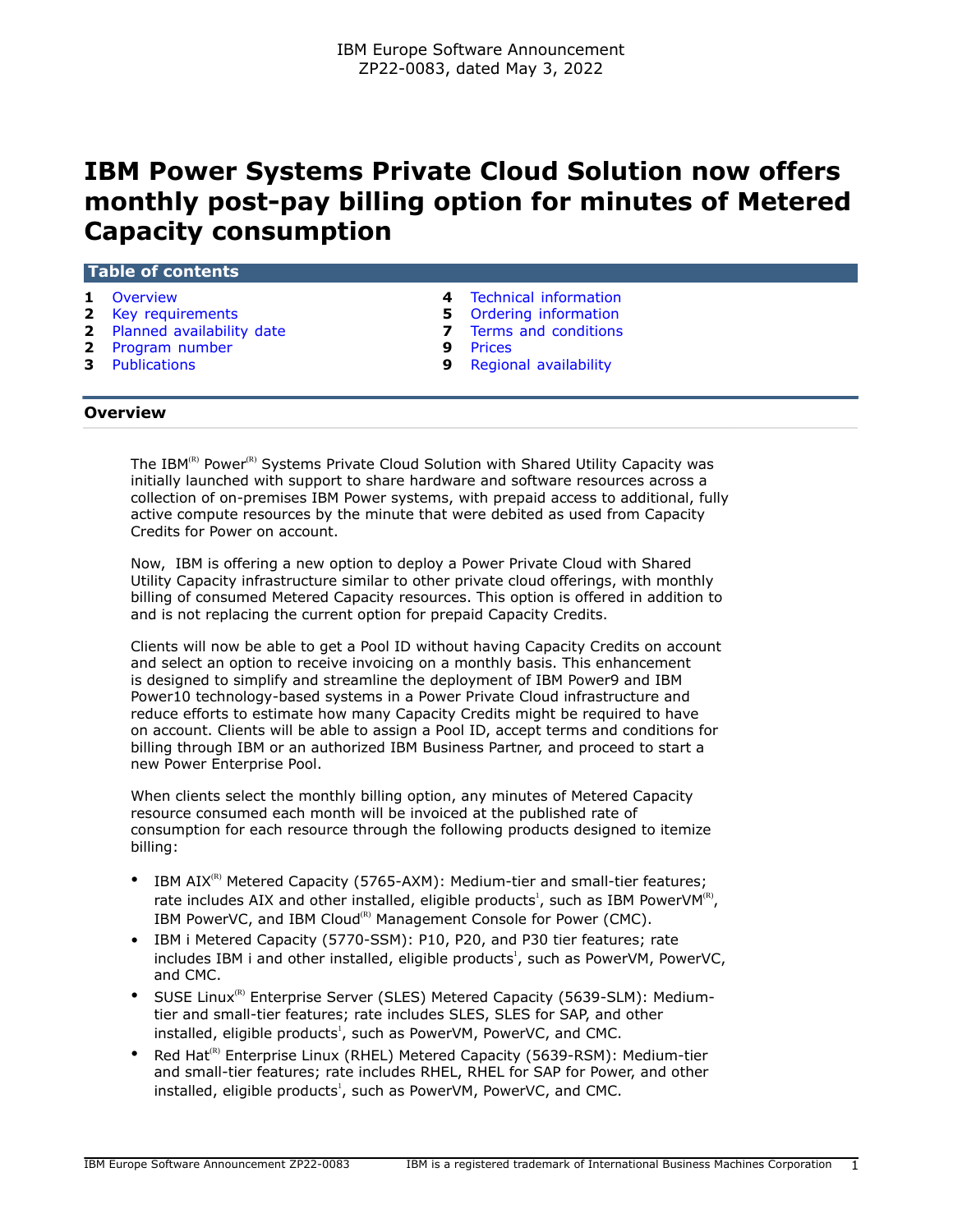OpenShift<sup>(R)</sup> Container Platform (OCP) Metered Capacity (5639-OSM): Mediumtier and small-tier features; rate includes OCP and other installed, eligible products<sup>1</sup>, such as PowerVM, PowerVC, and CMC.

The CMC will continue to monitor and show the number of minutes consumed each month for each resource as well as the equivalent consumption of Capacity Credits consumed to help ensure consistency with prepaid deployments and to facilitate existing budgeting functions of the Enterprise Pools application.

Metered Capacity resource minutes consumed on Power systems will be billed based on a feature structure for each Product ID. These Product IDs are designed to bill a large, aggregate range of minutes consumed, based on the potential monthly use of each Metered Capacity resource. For example, for High-end Processor Activation resource usage, several features are defined to bill:

- 1 Minute High-end Processor Activation consumed
- 1 Hour x High-end Processor Activation consumed
- 1 x Day High-end Processor Activation consumed
- 1,000 x Days High-end Processor Activation consumed
- **1** The eligible product list for Metered Capacity entitlement is published in the *IBM License Supplement for IBM Power Systems -- Shared Utility Capacity on Enterprise Pools 2* (Z126-8404).

# <span id="page-1-0"></span>**Key requirements**

- One or more Power9 or Power10 server, or a combination of the two, with Power Enterprise Pools 2.0 enablement feature EP20 configured, as well as the Base Processor feature, the Memory Activation feature, or a combination of the two configured, as applicable to the machine type model
- One or more eligible operating system license or subscription with at least one core of entitlement included on each system

# <span id="page-1-1"></span>**Planned availability date**

May 13, 2022

Availability within a country is subject to local legal requirements.

## **Reference information**

For more information, see Hardware Announcement [ZG22-0041,](http://www.ibm.com/common/ssi/cgi-bin/ssialias?infotype=an&subtype=ca&appname=gpateam&supplier=877&letternum=ENUSZG22-0041) dated May 3, 2022.

## <span id="page-1-2"></span>**Program number**

| Program number | <b>VRM</b> | Program name                                                               |
|----------------|------------|----------------------------------------------------------------------------|
| 5765-AXM       | 1.1.0      | AIX Metered Capacity                                                       |
| 5770-SSM       | 1.1.0      | IBM i Metered Capacity                                                     |
| 5639-RHM       | 1.0.0      | Red Hat Enterprise Linux<br>and RHEL for SAP for<br>Power Metered Capacity |
| 5639-OSM       | 1.0.0      | Red Hat OpenShift<br>Container Platform<br>Metered Capacity                |
| 5639-SLM       | 1.0.0      | <b>SUSE Linux Enterprise</b><br>Server Metered Capacity                    |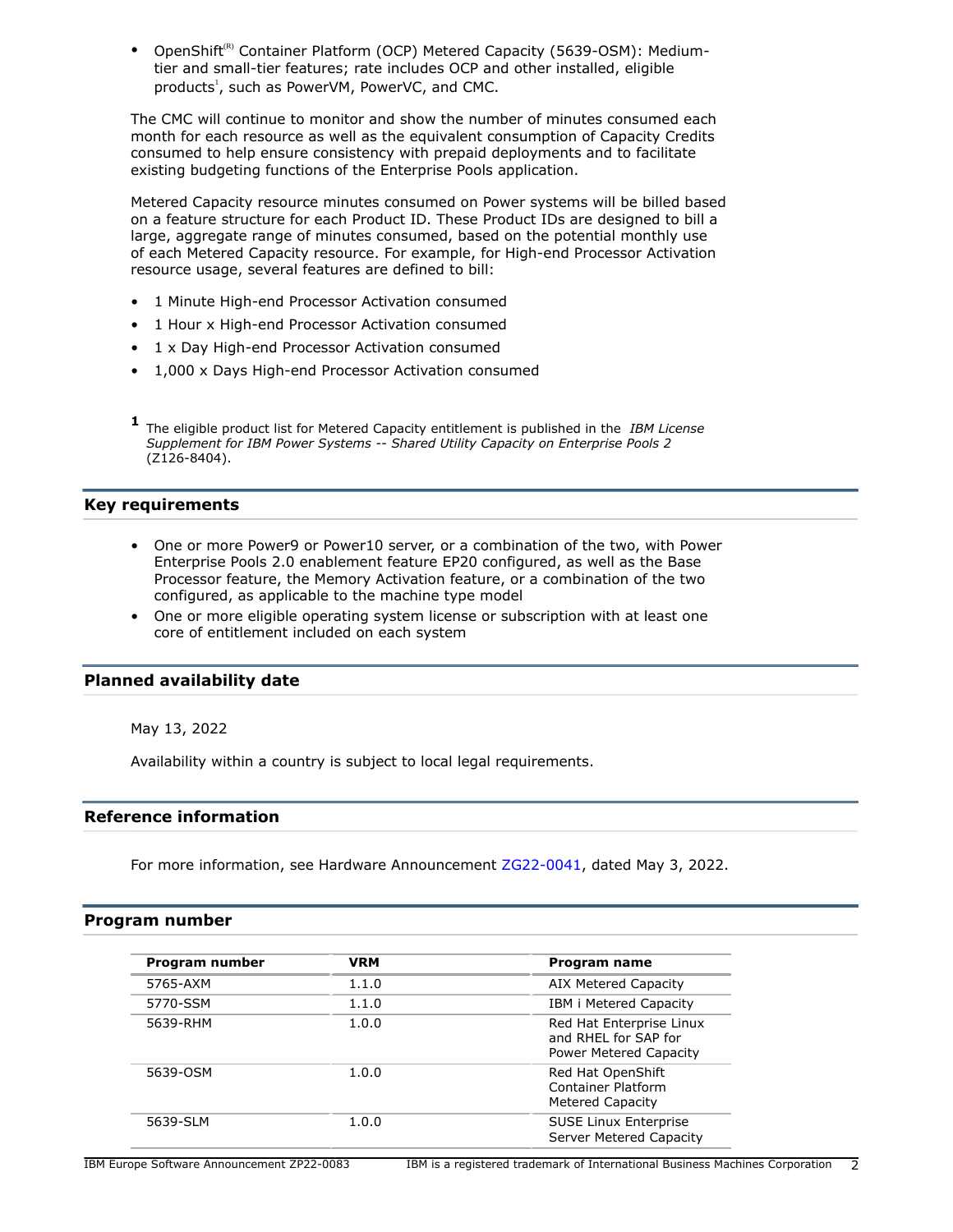## **Offering Information**

Product information is available on the [IBM Offering Information](http://www.ibm.com/common/ssi) website.

## <span id="page-2-0"></span>**Publications**

None

## **Services**

## **IBM Systems Lab Services**

Systems Lab Services offers infrastructure services to help build hybrid cloud and enterprise IT solutions. From servers to storage systems and software, Systems Lab Services can help deploy the building blocks of a next-generation IT infrastructure to empower a client's business. Systems Lab Services consultants can perform infrastructure services for clients online or onsite, offering deep technical expertise, valuable tools, and successful methodologies. Systems Lab Services is designed to help clients solve business challenges, gain new skills, and apply best practices.

Systems Lab Services offers a wide range of infrastructure services for IBM Power servers, IBM Storage systems, IBM  $Z^{(R)}$ , and IBM LinuxONE. Systems Lab Services has a global presence and can deploy experienced consultants online or onsite around the world.

For assistance, contact Systems Lab Services at ibmsls@us.ibm.com.

To learn more, see the [IBM Systems Lab Services](https://www.ibm.com/it-infrastructure/services/lab-services) website.

## **IBM ConsultingTM**

As transformation continues across every industry, businesses need a single partner to map their enterprise-wide business strategy and technology infrastructure. IBM Consulting is the business partner to help accelerate change across an organization. IBM specialists can help businesses succeed through finding collaborative ways of working that forge connections across people, technologies, and partner ecosystems. IBM Consulting brings together the business expertise and an ecosystem of technologies that help solve some of the biggest problems faced by organizations. With methods that get results faster, an integrated approach that is grounded in an open and flexible hybrid cloud architecture, and incorporating technology from IBM Research<sup>(R)</sup> and IBM Watson<sup>(R)</sup> AI, IBM Consulting enables businesses to lead change with confidence and deliver continuous improvement across a business and its bottom line.

For additional information, see the [IBM Consulting](https://www.ibm.com/consulting) website.

## **IBM Technology Support Services (TSS)**

Get preventive maintenance, onsite and remote support, and gain actionable insights into critical business applications and IT systems. Speed developer innovation with support for over 240 open-source packages. Leverage powerful IBM analytics and AI-enabled tools to enable client teams to manage IT problems before they become emergencies.

TSS offers extensive IT maintenance and support services that cover more than one niche of a client's environment. TSS covers products from IBM and OEMs, including servers, storage, network, appliances, and software, to help clients ensure high availability across their data center and hybrid cloud environment.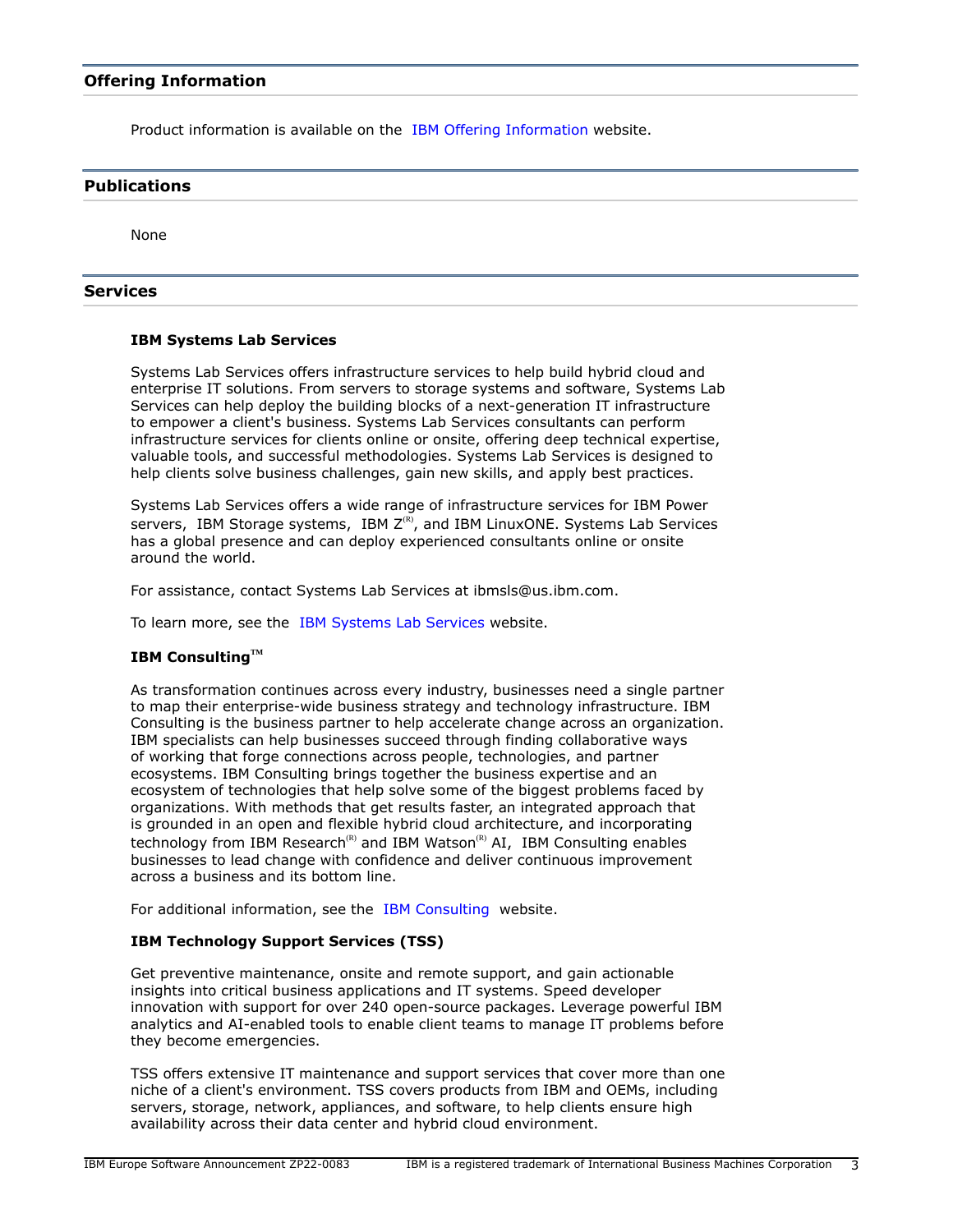For details on available services, see the [Technology support for hybrid cloud](https://www.ibm.com/services/technology-support) [environments](https://www.ibm.com/services/technology-support) website.

## **IBM Expert Labs**

Expert Labs can help clients accelerate their projects and optimize value by leveraging their deep technical skills and knowledge. With more than 20 years of industry experience, these specialists know how to overcome the biggest challenges to deliver business results that can have an immediate impact.

Expert Labs' deep alignment with IBM product development allows for a strategic advantage as they are often the first in line to get access to new products, features, and early visibility into roadmaps. This connection with the development enables them to deliver First of a Kind implementations to address unique needs or expand a client's business with a flexible approach that works best for their organization.

For additional information, see the [IBM Expert Labs](https://www.ibm.com/products/expertlabs) website.

## **IBM Security(R) Expert Labs**

With extensive consultative expertise on IBM Security software solutions, Security Expert Labs helps clients and partners modernize the security of their applications, data, and workforce. With an extensive portfolio of consulting and learning services, Expert Labs provides project-based and premier support service subscriptions.

These services can help clients deploy and integrate IBM Security software, extend their team resources, and help guide and accelerate successful hybrid cloud solutions, including critical strategies such as zero trust. Remote and on-premises software deployment assistance is available for IBM Cloud Pak ${}^{\text{\tiny(R)}}$  for Security, IBM Security QRadar<sup>(R)</sup>/QRoC, IBM Security SOAR/Resilient<sup>(R)</sup>, IBM i2<sup>(R)</sup>, IBM Security Verify, IBM Security Guardium<sup>(R)</sup>, and IBM Security MaaS360<sup>(R)</sup>.

For more information, contact Security Expert Labs at sel@us.ibm.com.

For additional information, see the [IBM Security Expert Labs](https://www.ibm.com/security/security-expert-labs) website.

## <span id="page-3-0"></span>**Technical information**

## **Specified operating environment**

#### *Hardware requirements*

- One or more Power9 or Power10 server, or a combination of the two, with Power Enterprise Pools 2.0 enablement feature EP20 configured, as well as the Base Processor feature, the Memory Activation feature, or a combination of the two configured, as applicable to the machine type model
- One or more eligible operating system license or subscription with at least one core of entitlement included on each system

## *Software requirements*

Not applicable

## *IBM Support*

[IBM Support](https://www.ibm.com/support) is your gateway to technical support tools and resources that are designed to help you save time and simplify support. IBM Support can help you find answers to questions, download fixes, troubleshoot, submit and track problem cases, and build skills. Learn and stay informed about the transformation of IBM Support, including new tools, new processes, and new capabilities, by going to the [IBM Support Insider](https://www.ibm.com/support/insider).

#### *Additional IBM support*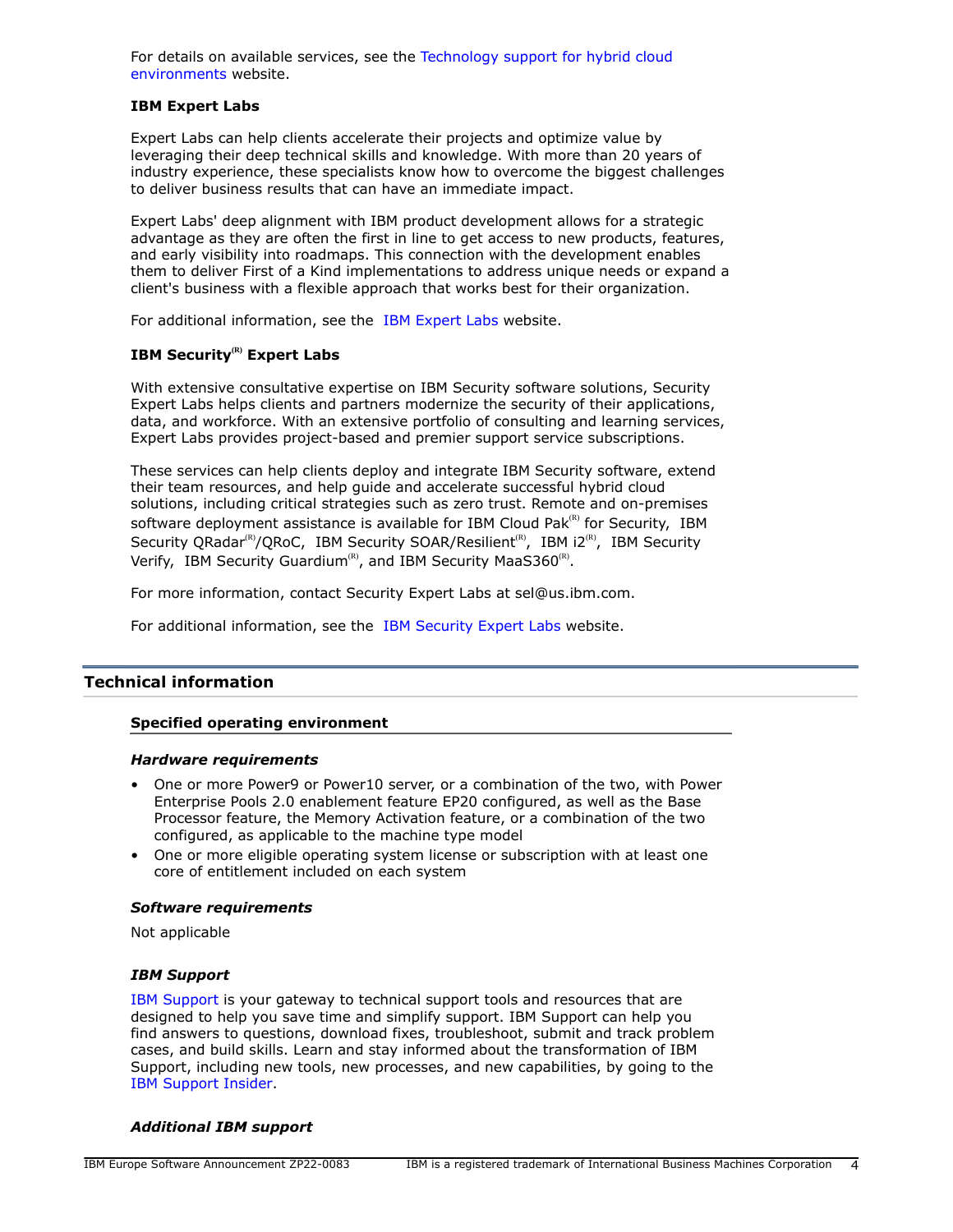## **IBM Client Engineering for Systems**

Client Engineering for Systems is a framework for accelerating digital transformation. It helps you generate innovative ideas and equips you with the practices, technologies, and expertise to turn those ideas into business value in weeks. When you work with Client Engineering for Systems, you bring pain points into focus. You empower your team to take manageable risks, adopt leading technologies, speed up solution development, and measure the value of everything you do. Client Engineering for Systems has experts and services to address a broad array of use cases, including capabilities for business transformation, hybrid cloud, analytics and AI, infrastructure systems, security, and more. Contact Client Engineering for Systems at sysgarage@ibm.com.

## **Planning information**

## *Packaging*

## **Packaging information**

This program, when downloaded from a website, contains the applicable IBM license agreement and License Information, if appropriate, which will be presented for acceptance at the time of installation of the program. For future reference, the license and License Information will be stored in a directory such as LICENSE.TXT.

## <span id="page-4-0"></span>**Ordering information**

Consult your IBM representative or IBM Business Partner.

#### **New feature numbers**

AIX Metered Capacity (5765-AXM) introduces the following feature numbers:

| Program number | <b>Feature description</b> | <b>OTC Feature number</b>               |
|----------------|----------------------------|-----------------------------------------|
| 5765-AXM       | 1000-days medium           | V8P8BG                                  |
| 5765-AXM       | 1-day medium               | V8P9BG                                  |
| 5765-AXM       | 1-hour medium              | V8RABG                                  |
| 5765-AXM       | 1-minute medium            | V8RBBG                                  |
| 5765-AXM       | 1000-days small            | V8RCBG                                  |
| 5765-AXM       | 1-day small                | V8RDBG                                  |
| 5765-AXM       | 1-hour small               | V8REBG                                  |
| 5765-AXM       | 1-minute small             | V8RFBG                                  |
| Program number | <b>Feature description</b> | <b>Process Option feature</b><br>number |
| 5765-AXM       | First Digit of Pool ID     | 4001                                    |
| 5765-AXM       | Second Digit of Pool ID    | 4002                                    |
| 5765-AXM       | Third Digit of Pool ID     | 4003                                    |
| 5765-AXM       | Fourth Digit of Pool ID    | 4004                                    |
| 5765-AXM       | Year of Usage              | 4005                                    |
| 5765-AXM       | Month of Usage             | 4006                                    |

IBM i Metered Capacity (5770-SSM) introduces the following feature numbers:

| Program number | <b>Feature description</b> | <b>OTC</b> feature number |
|----------------|----------------------------|---------------------------|
| 5770-SSM       | 1-day P10/P20 tier         | V0MJBG                    |
| 5770-SSM       | 1-hour P10/P20 tier        | <b>VOMKBG</b>             |
| 5770-SSM       | 1000-day P10/P20 tier      | <b>VOMLBG</b>             |
| 5770-SSM       | 1-minute P10/P20 tier      | V0MMBG                    |
| 5770-SSM       | 1-day P30 tier             | V0MPBG                    |
| 5770-SSM       | 1-hour P30 tier            | <b>VOMRBG</b>             |
| 5770-SSM       | 1-minute P30 tier          | V0MSBG                    |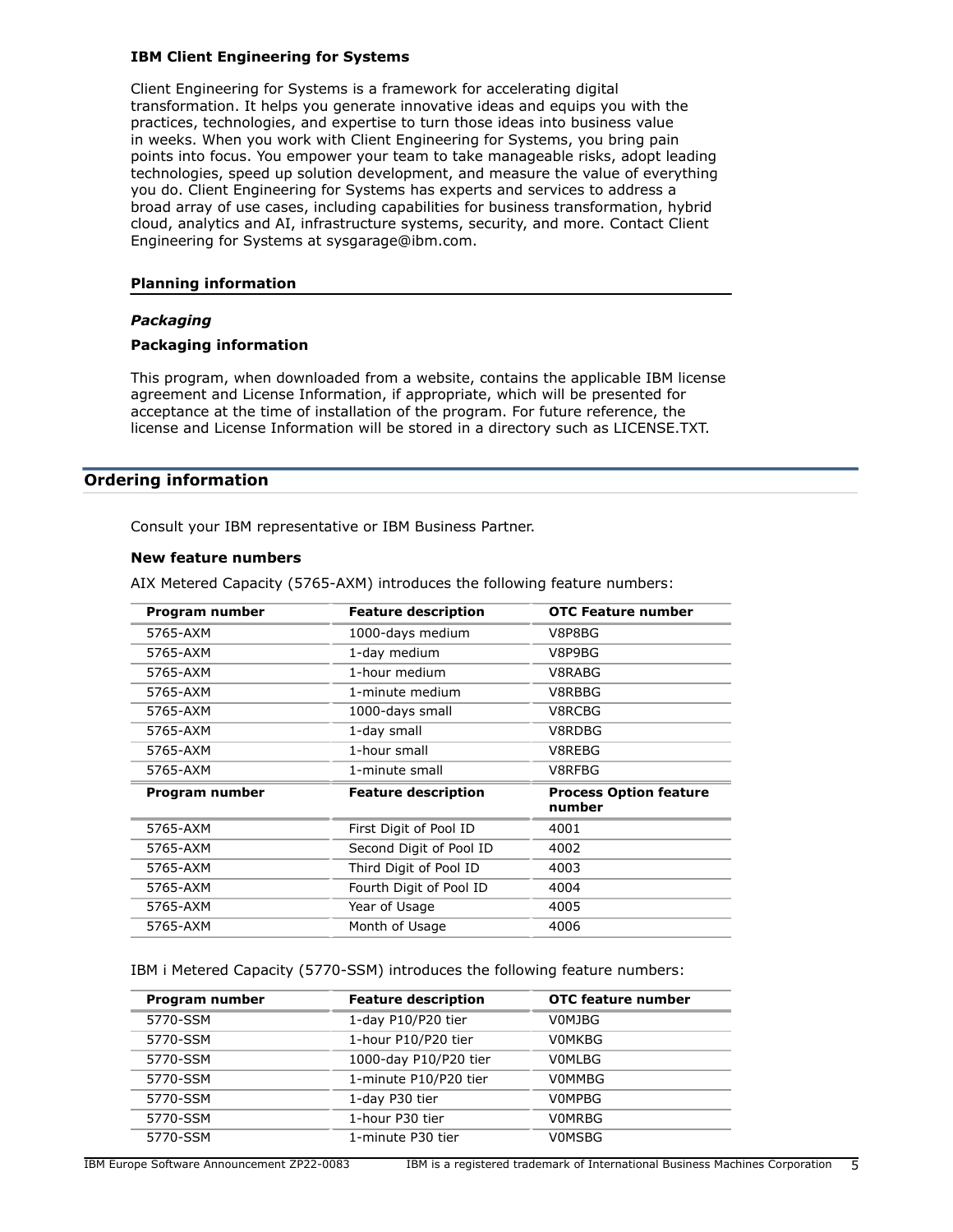| Program number | <b>Feature description</b> | <b>OTC</b> feature number               |
|----------------|----------------------------|-----------------------------------------|
| 5770-SSM       | 1000-day P30 tier          | V0MTBG                                  |
| Program number | <b>Feature description</b> | <b>Process option feature</b><br>number |
| 5770-SSM       | First Digit of Pool ID     | 4001                                    |
| 5770-SSM       | Second Digit of Pool ID    | 4002                                    |
| 5770-SSM       | Third Digit of Pool ID     | 4003                                    |
| 5770-SSM       | Fourth Digit of Pool ID    | 4004                                    |
| 5770-SSM       | Year of Usage              | 4005                                    |
| 5770-SSM       | Month of Usage             | 4006                                    |

Red Hat Metered Capacity (5639-RHM) introduces the following feature numbers:

| Program number | <b>Feature description</b> | OTC feature number                      |
|----------------|----------------------------|-----------------------------------------|
| 5639-RHM       | 1-minute medium            | <b>VEGMBG</b>                           |
| 5639-RHM       | 1-hour medium              | VEGKBG                                  |
| 5639-RHM       | 1-day medium               | <b>VEGJBG</b>                           |
| 5639-RHM       | 1000-days medium           | <b>VEGLBG</b>                           |
| 5639-RHM       | 1-minute small             | <b>VEGSBG</b>                           |
| 5639-RHM       | 1-hour small               | <b>VEGPBG</b>                           |
| 5639-RHM       | 1-day small                | VEGRBG                                  |
| 5639-RHM       | 1000-days small            | <b>VEGTBG</b>                           |
| Program number | <b>Feature description</b> | <b>Process option feature</b><br>number |
| 5639-RHM       | First Digit of Pool ID     | 4001                                    |
| 5639-RHM       | Second Digit of Pool ID    | 4002                                    |
| 5639-RHM       | Third Digit of Pool ID     | 4003                                    |
| 5639-RHM       | Fourth Digit of Pool ID    | 4004                                    |
| 5639-RHM       | Year of Usage              | 4005                                    |
| 5639-RHM       | Month of Usage             | 4006                                    |

Openshift (CoreOS) Metered Capacity (5639-OSM) introduces the following feature numbers:

| Program number | <b>Feature description</b> | OTC feature number                      |
|----------------|----------------------------|-----------------------------------------|
| 5639-OSM       | 1-minute medium            | <b>VEGUBG</b>                           |
| 5639-OSM       | 1-hour medium              | VEGWBG                                  |
| 5639-OSM       | 1-day medium               | <b>VEGVBG</b>                           |
| 5639-OSM       | 1000-days medium           | VEGXBG                                  |
| 5639-OSM       | 1-minute small             | VEGZBG                                  |
| 5639-OSM       | 1-hour small               | VEG1BG                                  |
| 5639-OSM       | 1-day small                | VEG0BG                                  |
| 5639-OSM       | 1000-days small            | VEG2BG                                  |
| Program number | <b>Feature description</b> | <b>Process option feature</b><br>number |
| 5639-OSM       | First Digit of Pool ID     | 4001                                    |
| 5639-OSM       | Second Digit of Pool ID    | 4002                                    |
| 5639-OSM       | Third Digit of Pool ID     | 4003                                    |
| 5639-OSM       | Fourth Digit of Pool ID    | 4004                                    |
| 5639-OSM       | Year of Usage              | 4005                                    |
| 5639-OSM       | Month of Usage             | 4006                                    |

SUSE Metered Capacity (5639-SLM) introduces the following feature numbers:

|      | OTC feature number | <b>Feature description</b> | Program number  |
|------|--------------------|----------------------------|-----------------|
|      | VEG3BG             | 1-minute medium            | 5639-SLM        |
| $ -$ | - - -              | -----                      | __<br>_________ |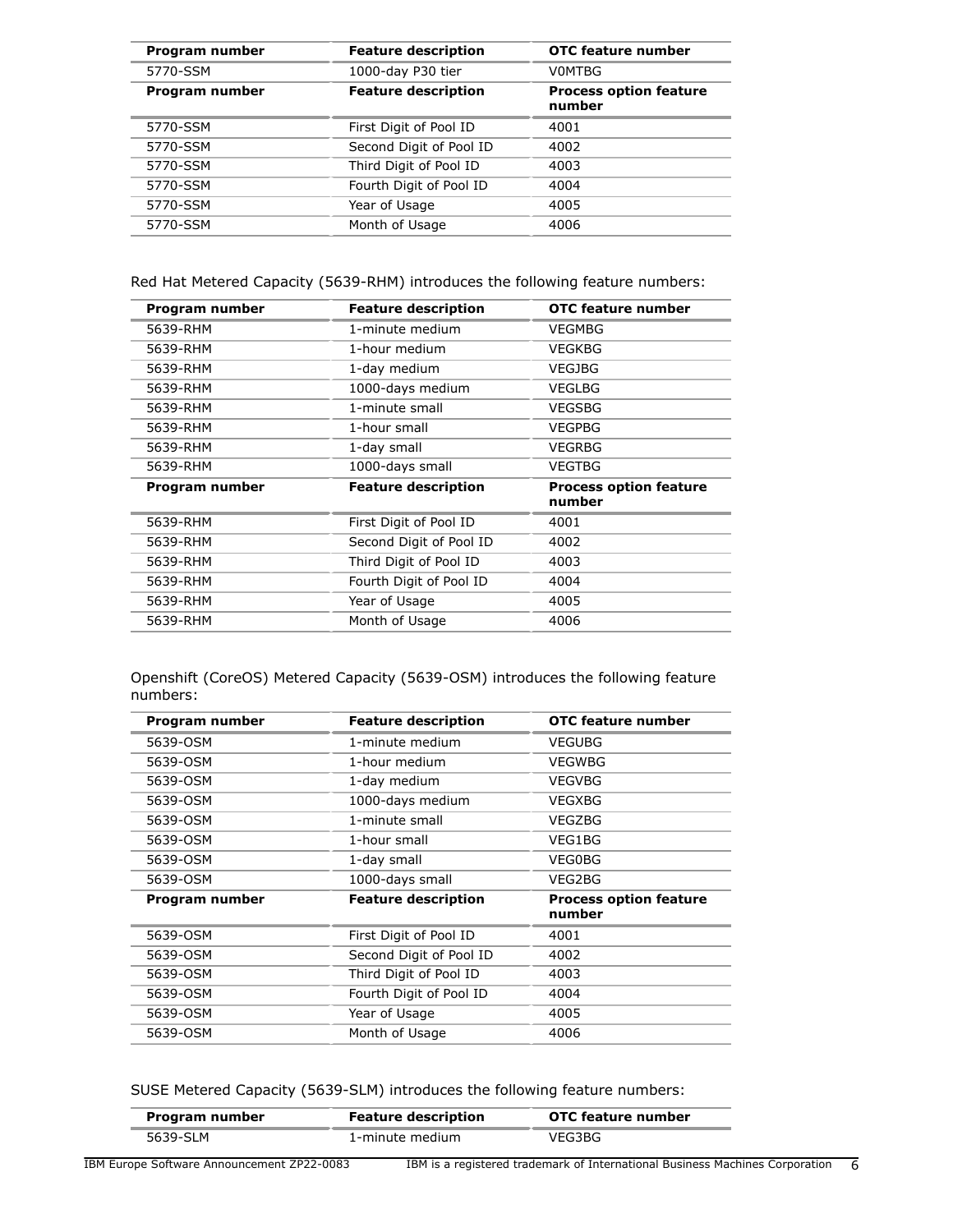| Program number | <b>Feature description</b> | <b>OTC feature number</b>               |
|----------------|----------------------------|-----------------------------------------|
| 5639-SLM       | 1-hour medium              | VEG5BG                                  |
| 5639-SLM       | 1-day medium               | VEG4BG                                  |
| 5639-SLM       | 1000-days medium           | VEG6BG                                  |
| 5639-SLM       | 1-minute small             | VEHABG                                  |
| 5639-SLM       | 1-hour small               | VEG8BG                                  |
| 5639-SLM       | 1-day small                | VEG9BG                                  |
| 5639-SLM       | 1000-days small            | VEHBBG                                  |
|                |                            |                                         |
| Program number | <b>Feature description</b> | <b>Process option feature</b><br>number |
| 5639-SLM       | First Digit of Pool ID     | 4001                                    |
| 5639-SLM       | Second Digit of Pool ID    | 4002                                    |
| 5639-SLM       | Third Digit of Pool ID     | 4003                                    |
| 5639-SLM       | Fourth Digit of Pool ID    | 4004                                    |
| 5639-SLM       | Year of Usage              | 4005                                    |

## **Charge metric**

Not applicable

## <span id="page-6-0"></span>**Terms and conditions**

The information provided in this announcement letter is for reference and convenience purposes only. The terms and conditions that govern any transaction with IBM are contained in the applicable contract documents such as the IBM International Program License Agreement, IBM International Passport Advantage<sup>(R)</sup> Agreement, and the IBM Agreement for Acquisition of Software Maintenance.

#### **Licensing**

IBM International Program License Agreement including the License Information document and Proof of Entitlement (PoE) govern your use of the program. PoEs are required for all authorized use.

## **Software Maintenance**

The IBM Agreement for Acquisition of Software Maintenance (Z125-6011) applies for Subscription and Support (also referred to as Software Maintenance) and does not require client signatures.

Licenses under the IBM International Program License Agreement (IPLA) provide for support with ongoing access to releases and versions of the program. IBM includes one year of Software Subscription and Support with the initial license acquisition of each program acquired. The initial period of Software Subscription and Support can be extended by the purchase of a renewal option, if available. Two charges apply: a one-time license charge for use of the program and an annual renewable charge for the enhanced support that includes telephone assistance (voice support for defects during normal business hours), as well as access to updates, releases, and versions of the program as long as support is in effect.

## **License Information number**

Not applicable

#### **Limited warranty applies**

Yes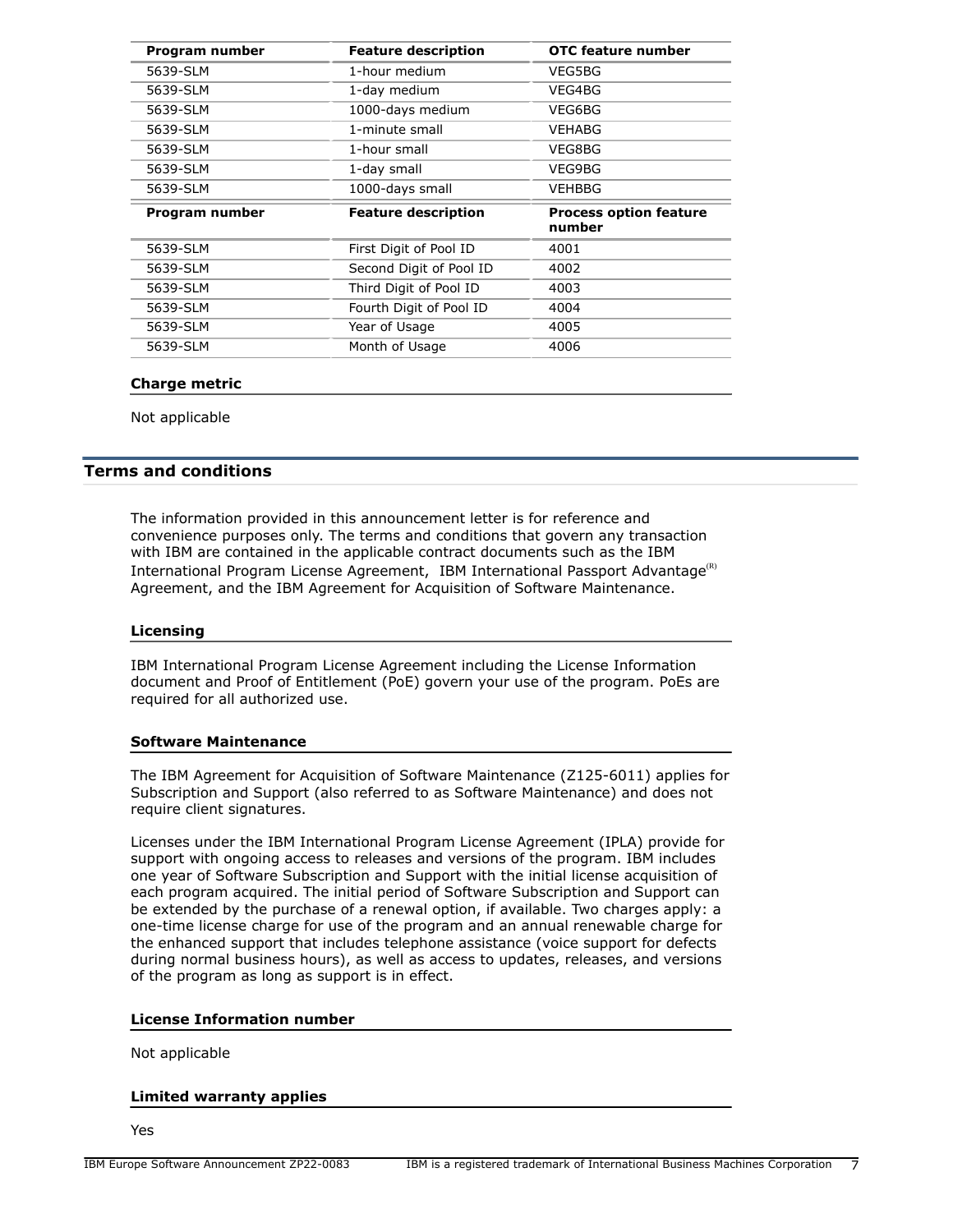## **Limited warranty**

IBM warrants that when the program is used in the specified operating environment, it will conform to its specifications. The warranty applies only to the unmodified portion of the program. IBM does not warrant uninterrupted or error-free operation of the program or that IBM will correct all program defects. You are responsible for the results obtained from the use of the program.

IBM provides you with access to IBM databases containing information on known program defects, defect corrections, restrictions, and bypasses at no additional charge. For further information, see the [IBM Support Guide](http://www.ibm.com/support/customercare/sas/f/handbook/home.html).

IBM will maintain this information for at least one year after the original licensee acquires the program (warranty period).

#### **Program support**

Subscription and Support includes telephone assistance, as well as access to updates, releases, and versions of the program as long as support is in effect. You will be notified of discontinuance of support with 12 months' notice.

#### **Money-back guarantee**

If for any reason you are dissatisfied with the program and you are the original licensee, you may obtain a refund of the amount you paid for it, if within 30 days of your invoice date you return the program and its PoE to the party from whom you obtained it. If you downloaded the program, you may contact the party from whom you acquired it for instructions on how to obtain the refund.

For clarification, note that for programs acquired under any of IBM's On/Off Capacity on Demand (On/Off CoD) software offerings, this term does not apply since these offerings apply to programs already acquired and in use by you.

## **Volume orders (IVO)**

Yes. Contact your IBM representative.

## **Passport Advantage applies**

No

## **Usage restrictions**

Yes

For usage restrictions, see the License Information documents listed in this [Terms](#page-6-0) [and conditions](#page-6-0) section.

## **Software Subscription and Support applies**

For operating system software, the revised IBM Operational Support Services - Support Line offering will provide support for those operating systems and associated products that are not available with the Software Subscription and Support (Software Maintenance) offering.

This will ensure total support coverage for your enterprise needs, including IBM and selected non-IBM products. For complete lists of products supported under both the current and revised offering, go to the [Supported product list](http://www-03.ibm.com/services/supline/products/index.html) website.

## **IBM Operational Support Services - Support Line**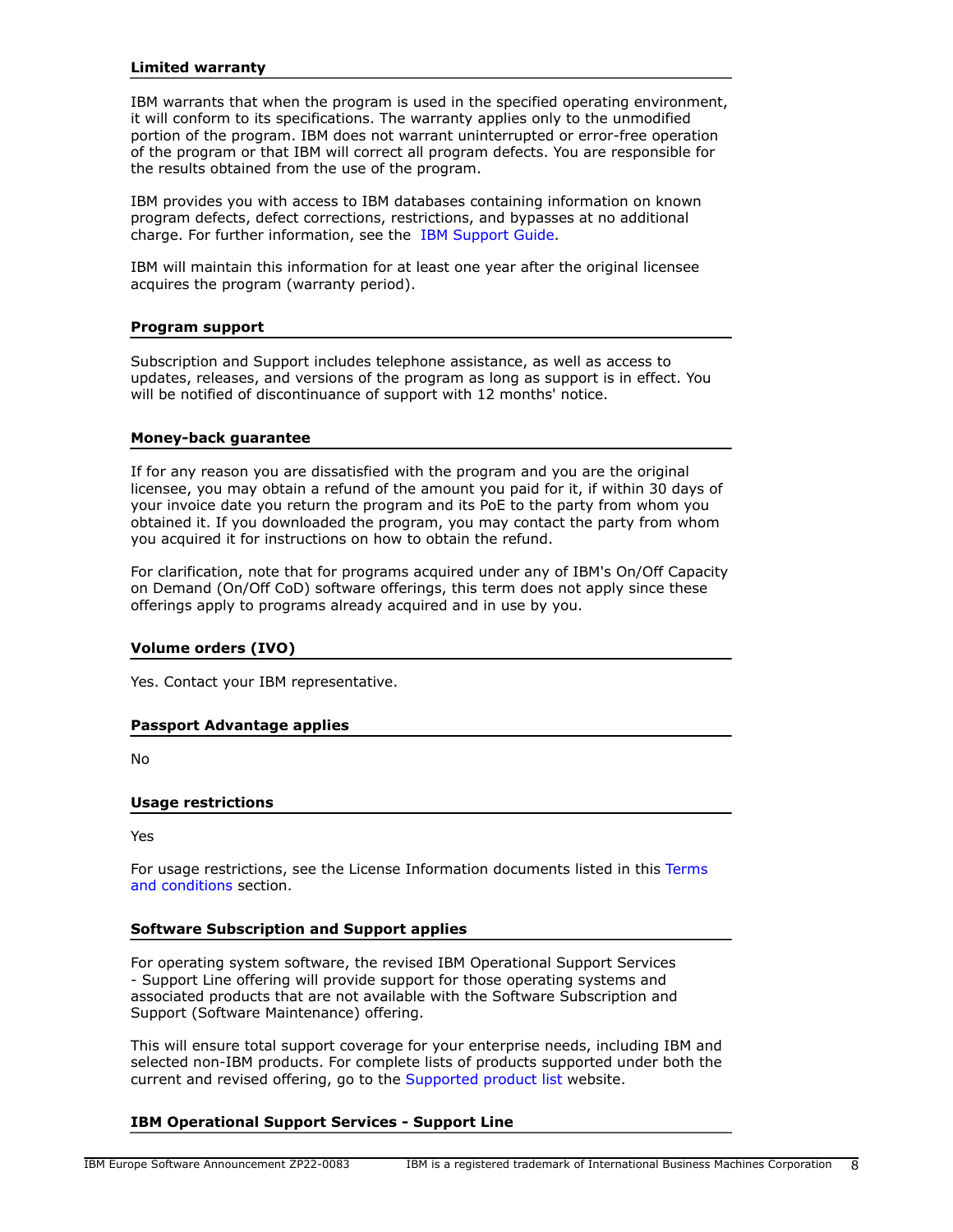## **System i Software Maintenance applies**

No

# **Variable charges apply**

Yes

# **Educational allowance available**

Not applicable

## **ESAP available**

Yes, to qualified clients.

# **Statement of good security practices**

IT system security involves protecting systems and information through intrusion prevention, detection, and response to improper access from within and outside your enterprise. Improper access can result in information being altered, destroyed, or misappropriated or can result in misuse of your systems to attack others. Without a comprehensive approach to security, no IT system or product should be considered completely secure and no single product or security measure can be completely effective in preventing improper access. IBM systems and products are designed to be part of a regulatory compliant, comprehensive security approach, which will necessarily involve additional operational procedures, and may require other systems, products, or services to be most effective.

**Important:** IBM does not warrant that any systems, products, or services are immune from, or will make your enterprise immune from, the malicious or illegal conduct of any party.

## <span id="page-8-0"></span>**Prices**

For all local charges, contact your IBM representative.

## **IBM Global Financing**

IBM Global Financing offers competitive financing to credit-qualified clients to assist them in acquiring IT solutions. Offerings include financing for IT acquisition, including hardware, software, and services, from both IBM and other manufacturers or vendors. Offerings (for all client segments: small, medium, and large enterprise), rates, terms, and availability can vary by country. Contact your local IBM Global Financing organization or go to the [IBM Global Financing](http://www.ibm.com/financing) website for more information.

IBM Global Financing offerings are provided through IBM Credit LLC in the United States, and other IBM subsidiaries and divisions worldwide to qualified commercial and government clients. Rates are based on a client's credit rating, financing terms, offering type, equipment type, and options, and may vary by country. Other restrictions may apply. Rates and offerings are subject to change, extension, or withdrawal without notice.

# <span id="page-8-1"></span>**Regional availability**